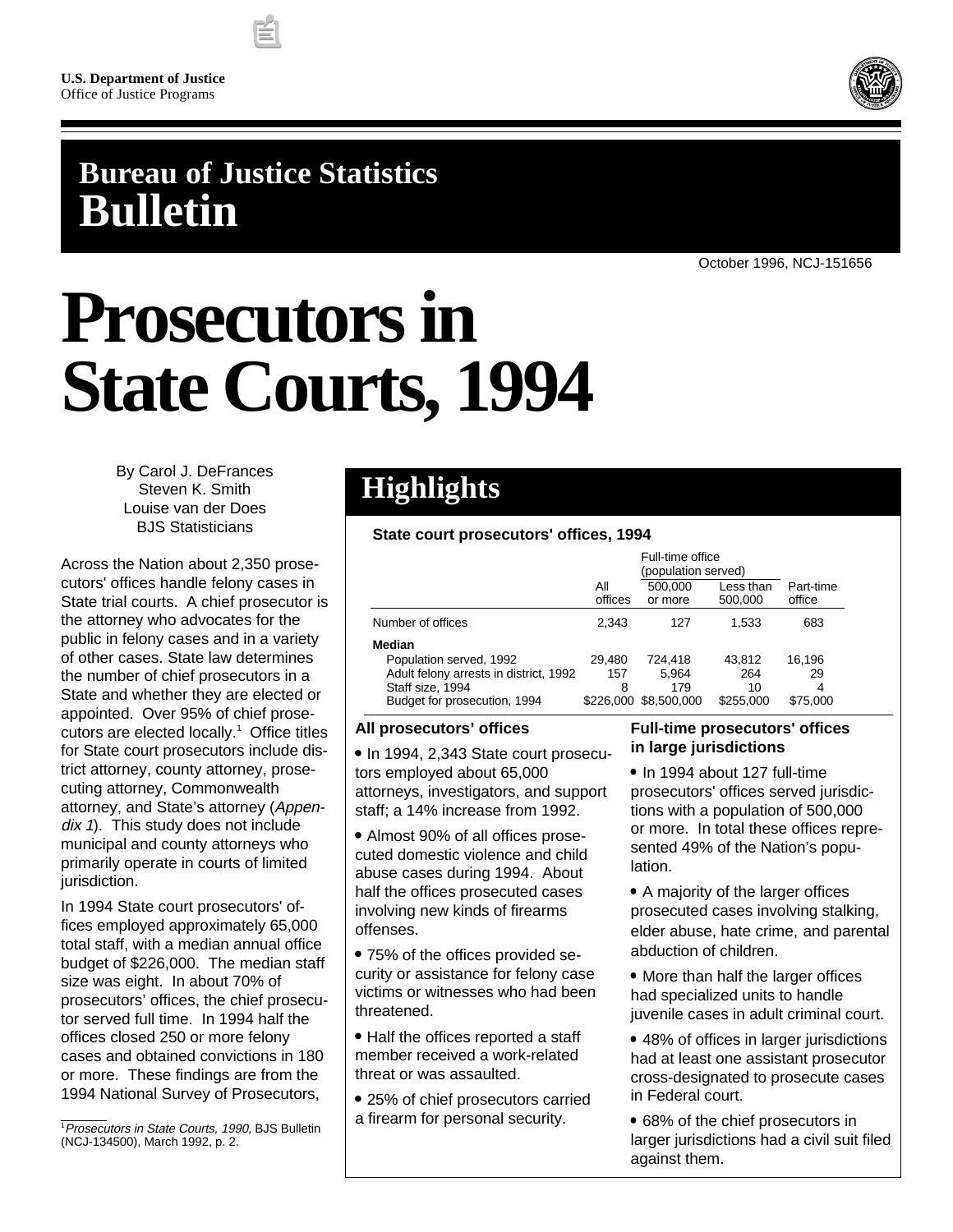the most recent in a series of biennial sample surveys of State court prosecutors.

The structure and workload of prosecutors' offices often differ according to the size of population being served. This report provides information about prosecutors' offices categorized by whether the chief was full- or part-time and by the number of residents served. Full-time office in large jurisdictions refers to an office with a fulltime chief prosecutor in a jurisdiction of 500,000 or more persons. Full-time office in small jurisdictions refers to an office with a full-time chief prosecutor in a jurisdiction of fewer than 500,000 persons. Part-time office has a parttime chief prosecutor.

## **State court prosecutors, 1992-94**

Between 1992 and 1994 in prosecutors' offices nationwide

- the total number of personnel increased 14%.
- the use of DNA evidence in felony trials increased from 25% to 42%.
- threats or assaults against staff members increased from 28% to 51%.
- membership in multi-jurisdictional task forces increased from 30% to 46%.

• the imposition of intermediate sanctions such as house arrest and electronic monitoring by the State felony courts increased to over 55%.

# **National Survey of Prosecutors, 1994**

The 1994 National Survey of Prosecutors (NSP) of the Bureau of Justice Statistics (BJS) sampled 308 chief prosecutors from the estimated 2,350 who try felony cases. The nationally representative sample was drawn from a list of all the prosecutors' offices that handle felony cases in State courts.

Nearly all prosecutors' offices serve a county-based jurisdiction. While some prosecutorial districts encompass more than one county, the majority (89%) serve one county. About threequarters of the prosecutors' offices in 1994 represented districts with

populations of fewer than 87,000. One percent of the offices represented jurisdictions with 1 million or more persons.

Besides handling felony cases, over 90% of all prosecutors' offices also had jurisdiction for misdemeanor cases, 81% for traffic violations, 60% for child support enforcement, and 44% for civil suits. Handling traffic violation cases was more common in part-time offices (85%) and full-time small offices (81%) than in full-time large offices (59%).

# **Staffing of prosecutors' offices**

In 1994 the Nation's prosecutors' offices employed a workforce of approximately 65,000 full-time and parttime staff, including prosecuting attorneys, paralegals, victim advocates, support staff, and investigators (table 1). This total represents a 14% increase in staff from 1992. Support staff, including clerks and secretaries,

#### **Table 1. Personnel categories in prosecutors' offices, 1994**

|                                   | Percent of total<br>personnel in<br>prosecutors'<br>offices nationwide |
|-----------------------------------|------------------------------------------------------------------------|
| Total                             | 100.0%                                                                 |
| Chief prosecutor                  | 4%                                                                     |
| Assistant prosecutors             | 34                                                                     |
| Managers/supervisors <sup>a</sup> | 3                                                                      |
| Legal services <sup>b</sup>       | 5                                                                      |
| Victim advocates                  | 5                                                                      |
| Staff investigators               | 11                                                                     |
| Support staff <sup>c</sup>        | 36                                                                     |
| Other staff                       | 4                                                                      |
| Number of personnel               | 65,000                                                                 |

Note: Detail may not add to 100% because of rounding. Data on the number of chief prosecutors were available for all offices. Data on the number of assistant prosecutors, managers, legal services personnel, victim advocates, staff investigators and support staff were available for 2,336 offices. Data on the number of other staff were available for 2,293 offices.

<sup>a</sup>Managers/supervisors include any attorney in non-litigating, managerial, or supervisory positions. b

Legal services includes law clerks and paralegals.

<sup>c</sup>Support staff includes secretaries, clerks, and computer specialists.

Survey question: How many of the following types of staff members are employed by your office?

comprised about 36% of office personnel. Assistant prosecuting attorneys made up more than a third of the total office staff, representing over 22,000 staff attorneys responsible for at least some phase of felony criminal cases.

Total employment in prosecutors' offices represented about 4% of all State and local justice employment.<sup>2</sup>

About 70% of the Nation's chief prosecutors occupied full-time positions. Overall, slightly more than 90% of the total staff positions were full-time. The median total staff size was eight, with a median of two prosecuting attorneys, not including the chief prosecutor. Sixty-one percent of all offices had at least one full-time assistant attorney.

Full-time prosecutors' offices in large jurisdictions had a median total staff size of 179, with a median of 64 assistant prosecutors, not including the chief prosecutor. In full-time prosecutors' offices in the smaller jurisdictions, the median total staff size was 10, and in part-time prosecutors' offices, the median total staff size was 4.

# **Chief prosecutor length of service**

Half of all chief prosecutors (elected and appointed) had served 4.7 years or more. A quarter had served 12 years or more.

The median length of service for chief prosecutors in full-time large offices was 7.1 years; for chief prosecutors in full-time small offices, 5.3 years; and for chief prosecutors in part-time offices, 4 years.

# **Budget of prosecutors' offices**

County governments provided the primary source of funds for State court prosecutors' offices. Forty-six percent of all prosecutors' offices relied exclusively on the county government for their budget. About 46% of the offices reported that some portion of their budget came from State funds. Seventeen percent of all offices received funds from grants. Half of prose-

<sup>&</sup>lt;sup>2</sup> Justice Expenditure and Employment Extracts, 1992, as reported in Sourcebook of Criminal Justice Statistics, 1994, p. 32, table 1.25, reports a total State and local justice system employment of 1,635,502 in October 1992.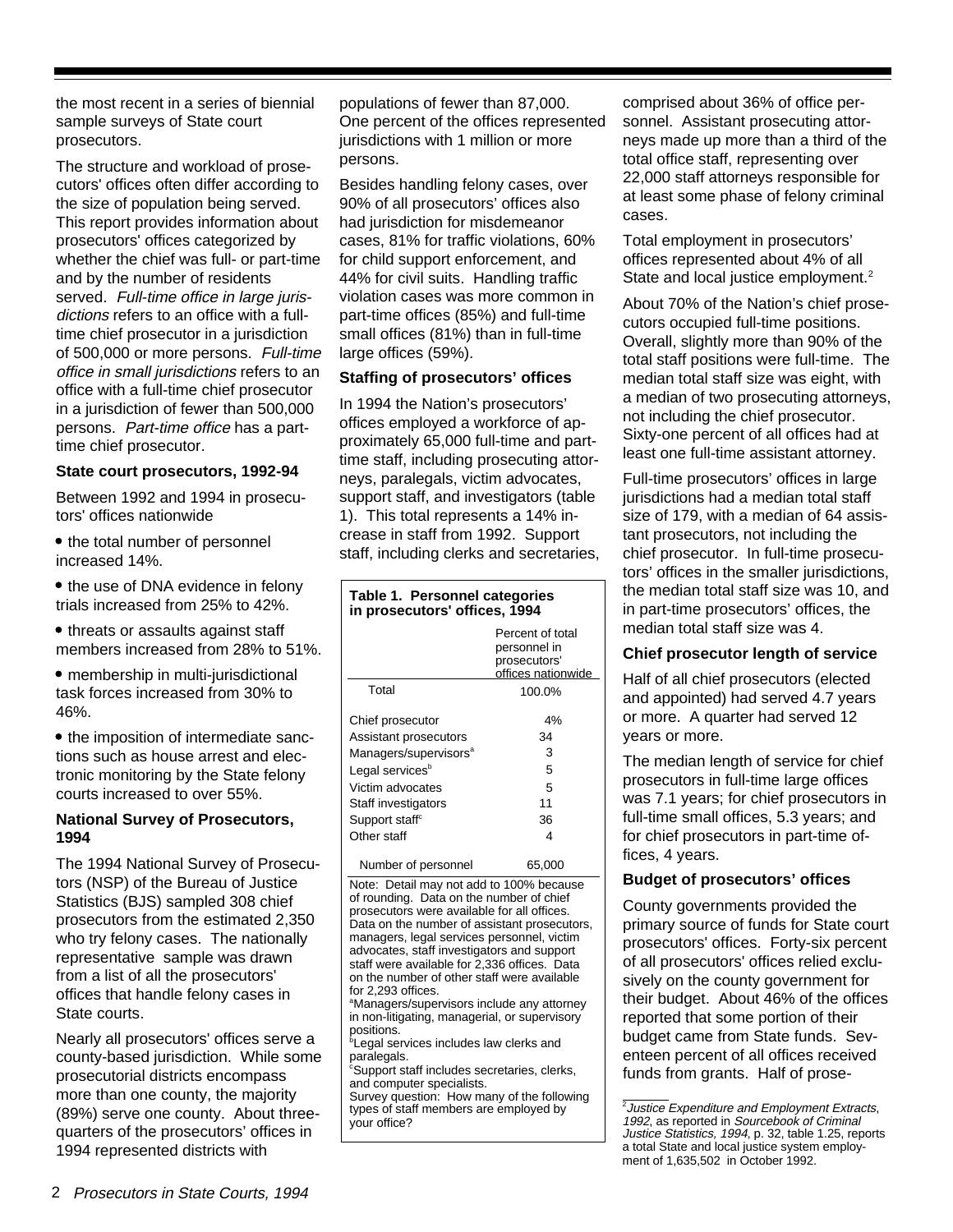cutors' offices reported an annual budget of \$198,000 in 1993 and \$226,000 in 1994. The reported budgets ranged from \$8,150 to over \$155 million in 1994.

The median budget for full-time large offices was about \$8 million in 1993 and \$8.5 million in 1994. In 1994 fulltime offices in small jurisdictions had an average budget of \$255,000, and part-time offices, \$75,000.

# **Number of cases and convictions**

In 1994 more than half the prosecutors' offices nationwide closed over 900 criminal cases (table 2). In at least half the offices, 87% of all cases closed resulted in a felony or misdemeanor conviction. The median number of felony cases closed by each prosecutor's office was 250.

Half the offices closed more than twice as many misdemeanor cases as felony cases. Half of the full-time large offices closed over 5,200 felony cases and 15,000 misdemeanor cases. In at least half of full-time large offices, 86% of felony cases and 74% of misdemeanor cases resulted in a conviction. On average, full-time small offices closed 270 felony and 820 misdemeanor cases. Half the part-time offices closed at least 20 felony and 380 misdemeanor cases.

# **Special categories of felony prosecution**

Nearly 90% of all the offices reported they had prosecuted domestic violence and child abuse cases in 1994 (table 3). Stalking cases were prosecuted in 68% of all offices, nonpayment of child support in 57%, elder abuse and parental abduction of children in 41%, and bank fraud in 34%.

The type of felony cases prosecuted varied by the type of office. Hate crimes were more likely to be prosecuted by full-time large offices (85%) than by full-time small offices (32%) or part-time offices (13%). Elder abuse was prosecuted in 82% of the full-time large offices, compared to 50% of fulltime small offices and 15% of parttime offices. Almost two-thirds of the

full-time large offices prosecuted at least one case related to computer fraud, compared to almost a fifth of the full-time small offices and none of the part-time offices.

# **New firearm prosecutions**

Based on statutes enacted by the State legislature in the previous 3 years, half of all offices prosecuted criminal cases addressing newly defined crimes involving firearms. About a third of all offices prosecuted at least one case involving possession of a firearm by a convicted felon, and more than a quarter prosecuted possession of a firearm by a juvenile.

| Table 2. Cases closed and convictions by prosecutors' |
|-------------------------------------------------------|
| offices in State courts, 1994                         |

|                                                                     |                | Median                                    |                      |                     |  |  |  |
|---------------------------------------------------------------------|----------------|-------------------------------------------|----------------------|---------------------|--|--|--|
|                                                                     |                | Full-time office                          |                      |                     |  |  |  |
|                                                                     | All<br>offices | (population served)<br>500,000<br>or more | Less than<br>500.000 | Part-time<br>office |  |  |  |
| Criminal cases closed<br>(felonies and misdemeanors) <sup>a,b</sup> | 985            | 23.389                                    | 1.201                | 586                 |  |  |  |
| Percent convicted                                                   | 87%            | 75%                                       | 87%                  | 88%                 |  |  |  |
| Felony cases closed <sup>c</sup>                                    | 250            | 5.214                                     | 270                  | 20                  |  |  |  |
| Percent convicted                                                   | 87%            | 86%                                       | 86%                  | 90%                 |  |  |  |
| Misdemeanor cases closed <sup>d</sup>                               | 649            | 15.291                                    | 820                  | 380                 |  |  |  |
| Percent convicted                                                   | 88%            | 74%                                       | 90%                  | 88%                 |  |  |  |

Note: Data on the total number of criminal cases closed were available for 1,092 offices; the number of felony cases closed for 1,252; and the number of misdemeanor cases closed, for 1,093 offices. Conviction percentages for total criminal cases closed were available for 928 offices; for felony cases closed, 1,037 offices; and for misdemeanor cases closed, 913 offices. a Case refers to a defendant. A defendant with multiple charges was counted as one case. b Closed case means any case with a judgment of conviction, acquittal, or dismissal with or without prejudice entered by the court.

**Each respondent categorized cases as felonies according to State statute.** <sup>d</sup>Misdemeanor cases refer to cases in which criminal defendants had no felony charges against them.

#### **Table 3. Special types of felony offenses prosecuted by prosecutors' offices, 1994**

|                                |         | Percent of offices<br>Full-time office<br>(population served) |           |           |  |  |
|--------------------------------|---------|---------------------------------------------------------------|-----------|-----------|--|--|
|                                | All     | 500,000                                                       | Less than | Part-time |  |  |
| At least one case of:          | offices | or more                                                       | 500,000   | office    |  |  |
| Case type                      |         |                                                               |           |           |  |  |
| Domestic violence              | 88%     | 100%                                                          | 92%       | 79%       |  |  |
| Stalking                       | 68      | 94                                                            | 73        | 50        |  |  |
| Elder abuse                    | 41      | 82                                                            | 50        | 15        |  |  |
| Hate crime                     | 29      | 85                                                            | 32        | 13        |  |  |
| Environmental pollution        | 26      | 68                                                            | 28        | 13        |  |  |
| Gang membership                | 12      | 46                                                            | 15        | $\Omega$  |  |  |
| HIV exposure                   | 10      | 27                                                            | 13        | 0         |  |  |
| <b>Child related</b>           |         |                                                               |           |           |  |  |
| Child abuse                    | 88%     | 100%                                                          | 91%       | 80%       |  |  |
| Nonpayment of child support    | 57      | 58                                                            | 63        | 45        |  |  |
| Parental abduction of children | 41      | 81                                                            | 54        | 6         |  |  |
| Fraud                          |         |                                                               |           |           |  |  |
| Bank/thrift fraud              | 34%     | 58%                                                           | 43%       | 11%       |  |  |
| Health care fraud              | 21      | 49                                                            | 27        | 4         |  |  |
| Computer fraud/tampering       | 16      | 64                                                            | 19        | $\Omega$  |  |  |
| Number of offices              | 2,336   | 120                                                           | 1,533     | 683       |  |  |

Note: Zero indicates no cases in the sample. Survey question: Did your office prosecute any of the following types of felony offenses?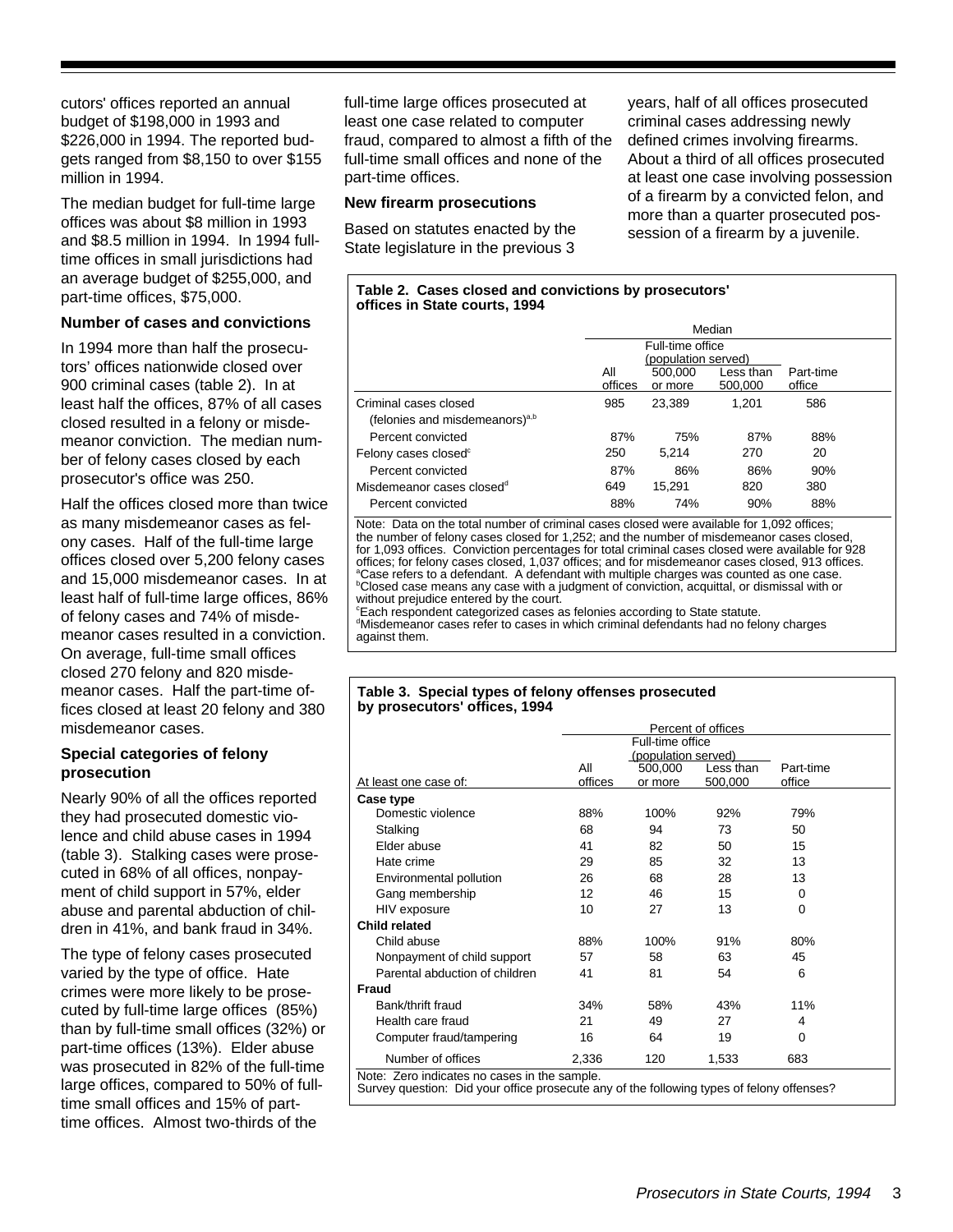# **Methods of felony prosecution**

In 1994 prosecutors' offices used a variety of methods to process cases in their jurisdiction. Sixty-three percent of all offices had a diversion program for first-time offenders, and 59% used deferred prosecution. Two-thirds of all offices used vertical prosecution in which a prosecutor stays with a case to disposition. Among these offices, prosecutors reported using this method for

| All cases      | 41% |
|----------------|-----|
| Sexual assault | 12  |
| Drug           | 11  |
| Felony only    | 10  |
| Child abuse    | Й   |
| Homicide       | 8   |

# Drug courts

Relatively few of the State court prosecutors' offices (8%) reported that their jurisdiction operated a separate, specialized drug court for processing drug-involved offenders. Drug courts were most frequently operated (41%) in full-time offices in large jurisdictions.

## Cross-designation as Federal prosecutor

Overall, few offices (6%) had a prosecutor cross-designated to prosecute cases in Federal court - most frequently found in offices in larger jurisdictions. For example, full-time large offices (48%) were more likely than full-time small offices (5%) or part-time offices (0%) to have had at least one prosecutor cross-designated to try cases in Federal court. Among the full-time large offices that did have a cross-designated prosecutor, half prosecuted at least one case in Federal court in 1994. About two-thirds of these larger offices prosecuted drug-related cases, and about a quarter, organized crime cases. Stiffer penalties were most frequently cited to explain prosecution in Federal court.

# **Evidence used in felony trials**

Prosecutors employed a wide range of testimony and evidence in felony trials, including expert witnesses (83%), witnesses under age 12 (78%), videotape evidence (64%), 911 audiotapes (51%), and DNA evidence (42%) (table 4). The use of DNA evidence

4 Prosecutors in State Courts, 1994

was more extensive in full-time large offices than in either full-time small offices or part-time offices. Overall, the use increased from the 1992 survey, when about a quarter of prosecutors' offices reported the use of DNA evidence in felony trials.

# **Sentences**

Virtually all the prosecutors' offices (98%) had felony cases that resulted in the imposition of intermediate sanctions (any sentence other than incarceration or traditional probation) (table 5). Almost 90% of all offices had cases in which the sentence involved alcohol rehabilitation, drug rehabilitation, or community service. Fines or restitution were reported for cases in three-fourths of the offices. Seventy-two percent of prosecutors' offices reported that the State court imposed intensive supervision probation. Over half of the offices prosecuted some cases that resulted in the imposition of electronic monitoring (58%) or house arrest (55%). In 1992, about a third of the offices reported the courts in their jurisdiction using electronic monitoring (36%) and house arrest (35%).

#### **Table 4. Testimony and evidence used in felony trials by prosecutors' offices, 1994**

| Percent of offices |                    |                      |                                         |  |  |
|--------------------|--------------------|----------------------|-----------------------------------------|--|--|
|                    |                    |                      |                                         |  |  |
|                    |                    |                      |                                         |  |  |
| All<br>offices     | 500,000<br>or more | Less than<br>500,000 | Part-time<br>office                     |  |  |
| 83%                | 99%                | 89%                  | 68%                                     |  |  |
| 78                 | 98                 | 82                   | 65                                      |  |  |
| 66                 | 98                 | 70                   | 50                                      |  |  |
| 64                 | 94                 | 73                   | 38                                      |  |  |
| 51                 | 90                 | 62                   | 20                                      |  |  |
| 42                 | 95                 | 47                   | 23                                      |  |  |
| 16                 | 45                 | 19                   | 5                                       |  |  |
| 9                  | 17                 | 11                   | 4                                       |  |  |
| 3                  | 10                 | 3                    | $\Omega$                                |  |  |
| 2,281              | 120                | 1,513                | 648                                     |  |  |
|                    |                    |                      | Full-time office<br>(population served) |  |  |

Note: Zero indicates no cases in the sample. Survey question: Did any felony trial cases include use of the following?

#### **Table 5. Intermediate sanctions imposed by felony court in prosecutors' jurisdiction, 1994**

|                                   | Percent of offices |                     |           |           |  |  |
|-----------------------------------|--------------------|---------------------|-----------|-----------|--|--|
|                                   | Full-time office   |                     |           |           |  |  |
|                                   |                    | (population served) |           |           |  |  |
|                                   | All                | 500,000             | Less than | Part-time |  |  |
| Type of sanction                  | offices            | or more             | 500,000   | office    |  |  |
| Alcohol rehabilitation            | 91%                | 90%                 | 94%       | 85%       |  |  |
| Drug rehabilitation               | 88                 | 91                  | 94        | 74        |  |  |
| Community service                 | 88                 | 91                  | 91        | 78        |  |  |
| Work release                      | 79                 | 81                  | 84        | 68        |  |  |
| Counseling/therapy                | 78                 | 78                  | 85        | 63        |  |  |
| Restitution without incarceration | 78                 | 75                  | 81        | 72        |  |  |
| Fine without incarceration        | 76                 | 75                  | 80        | 66        |  |  |
| Intensive supervision probation   | 72                 | 78                  | 83        | 45        |  |  |
| Electronic monitoring             | 58                 | 70                  | 59        | 55        |  |  |
| House arrest                      | 55                 | 59                  | 57        | 50        |  |  |
| Boot camp                         | 44                 | 53                  | 54        | 18        |  |  |
| Community diversion               | 24                 | 38                  | 25        | 20        |  |  |
| Victim-offender reconciliation    | 14                 | 17                  | 11        | 19        |  |  |
| Day reporting center              | 7                  | 17                  | 4         | 11        |  |  |
| Day fines                         | $\overline{2}$     | $\overline{2}$      | 3         | $\Omega$  |  |  |
| Number of offices                 | 2,335              | 119                 | 1,533     | 683       |  |  |

Survey question: Does the felony court in your jurisdiction use any of the following intermediate sanctions in sentences?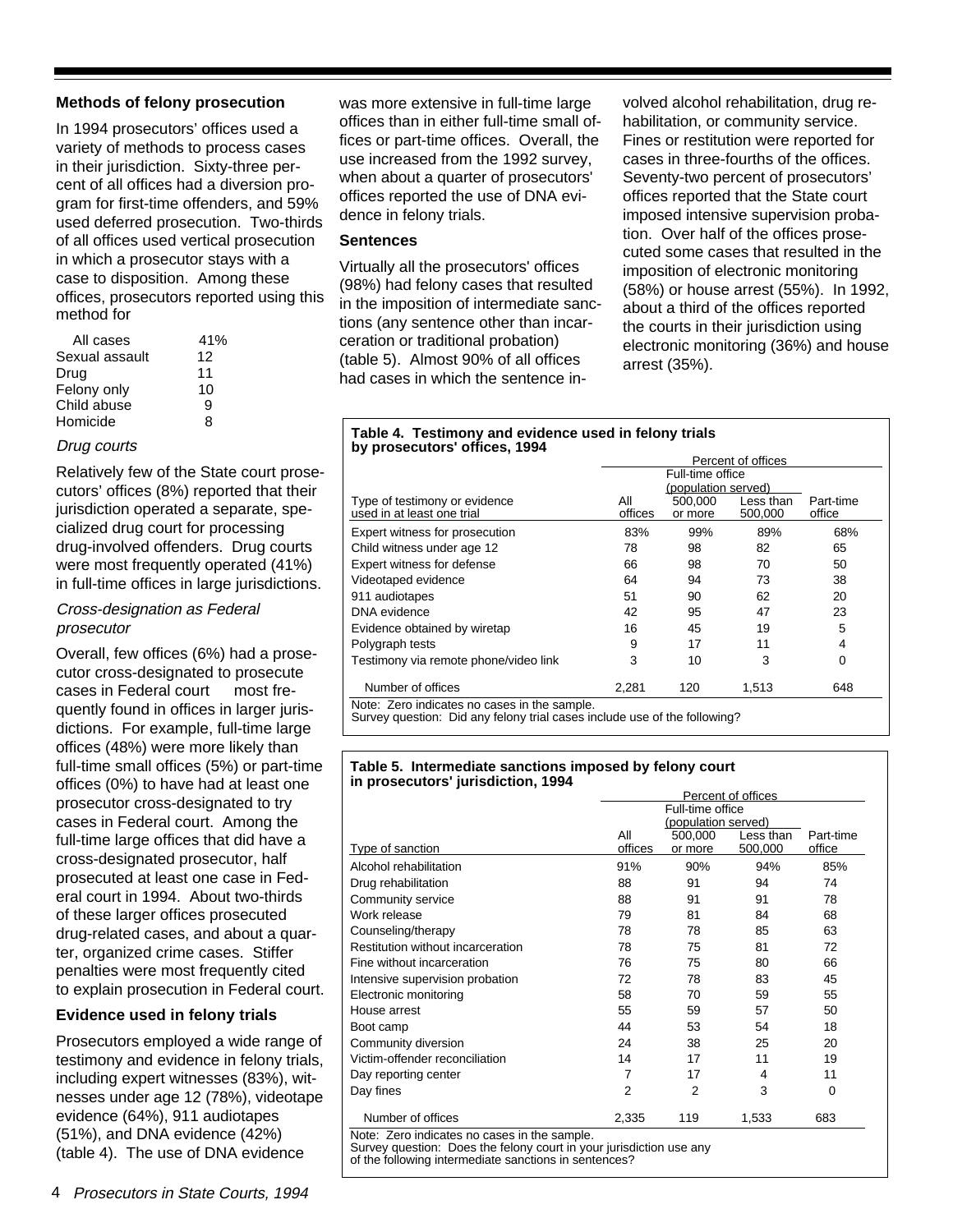## **Difficult or complex cases**

About two-thirds of all offices reported handling cases that were dismissed by the court. The most frequent reason cited for the dismissal was search and seizure problems (52% of offices), followed by the unavailability of prosecution witnesses (44%) (table 6). Prosecutors reported that they had declined, diverted, or deferred one or more felony cases because of victim (74% of offices) or witness (58%) reluctance. The reason for this reluctance was usually fear of reprisal, followed by actual threats against the victim or witness.

Over 60% of all offices had rescheduled at least one trial during the previous 12 months because of unavailability of witnesses for the prosecution or defense. Almost 4 in 10 offices had dealt with writ(s) of extradition filed in another State, and about 4 in 16 dealt with writ(s) of extradition filed by another State.

Eighty-six percent of full-time offices in large jurisdictions had at least one case dismissed because of improper searches or seizures by law enforcement. Victim reluctance was a problem in 92% of larger, full-time offices. Almost half of the larger, full-time offices dealt with an inmate's habeas corpus petition.

## **Civil actions against prosecutors**

In 1994 about 37% of prosecutors' offices had defended against a civil action filed in connection with the discharge of prosecutorial responsibilities. This represents little change from 1992. Of offices reporting such suits, staff members as defendants, were

| Chief prosecutor     | 91% |
|----------------------|-----|
| Assistant prosecutor | 53  |
| Staff investigator   | 16  |

Seven percent of all offices had an internal written policy regarding a civil action filed against a staff member.

Of the offices defending against a civil action, about 63% said at least one of these lawsuits was filed in response to a pretrial or post-conviction action by a member of the prosecutors' office.<sup>3</sup> Among offices with these types of cases, 84% involved the chief prosecutor and 54% involved an assistant prosecutor.

Almost a third of prosecutors' offices had at least one office member who had personal liability insurance for protection in civil lawsuits related to prosecutorial duties. The percentage of offices, by staff member with personal liability insurance, were

| Chief prosecutor     | 29% |
|----------------------|-----|
| Assistant prosecutor | 24  |
| Staff investigator   | 9   |

<sup>3</sup>In Buckley v. Fitzsimmons, 113 S. Ct. 2606 (1993), the Supreme Court ruled that prosecutors are only entitled to qualified immunity when they perform investigative functions normally reserved for a police officer or detective.

# **Violence or threats against prosecutors' staff**

In just over half of all prosecutors' offices, a staff member had experienced a work-related threat or assault. The percentage of offices, by staff members threatened, were

Chief prosecutor 31% Assistant prosecutor 28 Staff investigator 8

In 1992 over a quarter of prosecutors' offices reported that someone on the staff experienced a work-related threat or assault.

Adult offenders most often committed these types of threats and/or assaults. Actual assaults against a staff member were rare. About 3% of all offices reported an assault.

In full-time large offices, assistant prosecutors were more likely than the chief prosecutor to receive a workrelated threat.

#### **Table 6. Sources of problems in felony cases in prosecutors' offices, 1994**

|                                                         | Percent of offices |                                |                |           |  |
|---------------------------------------------------------|--------------------|--------------------------------|----------------|-----------|--|
|                                                         | Full-time office   |                                |                |           |  |
|                                                         | All                | (population served)<br>500,000 | Less than      | Part-time |  |
| Felony case difficulty                                  | offices            | or more                        | 500,000        | office    |  |
| <b>Reasons for court dismissals</b>                     |                    |                                |                |           |  |
| Search or seizure problems                              | 52%                | 86%                            | 63%            | 22%       |  |
| Unavailability of prosecution witnesses                 | 44                 | 82                             | 50             | 22        |  |
| Speedy trial restrictions                               | 13                 | 36                             | 16             | $\Omega$  |  |
| Defense of double jeopardy                              | 8                  | 13                             | 10             | 5         |  |
| Self-incrimination                                      | 4                  | 16                             | 5              | 0         |  |
| Right to counsel                                        | 3                  | 11                             | 4              | 0         |  |
| Language barrier                                        | 1                  | $\overline{2}$                 | $\overline{2}$ | $\Omega$  |  |
| Reasons for declined, diverted,                         |                    |                                |                |           |  |
| or deferred cases                                       |                    |                                |                |           |  |
| Victim reluctance                                       | 74%                | 92%                            | 80%            | 57%       |  |
| Witness reluctance                                      | 58                 | 77                             | 63             | 44        |  |
| <b>Reasons for rescheduled trials</b><br>Unavailable -  |                    |                                |                |           |  |
| Prosecution witness                                     | 69%                | 89%                            | 80%            | 39%       |  |
| Defense witness                                         | 66                 | 92                             | 74             | 41        |  |
| Other areas of complexity<br>Writ of extradiction filed |                    |                                |                |           |  |
| In another State                                        | 37%                | 57%                            | 45%            | 16%       |  |
| By another State                                        | 26                 | 51                             | 31             | 11        |  |
| Inmate habeas corpus petitions                          | 24%                | 49%                            | 32%            | $\Omega$  |  |
| Number of offices                                       | 2,266              | 120                            | 1,498          | 648       |  |
| Note: Zero indicates no cases in the sample.            |                    |                                |                |           |  |

Survey question: Did any felony cases prosecuted by your office have the following problems?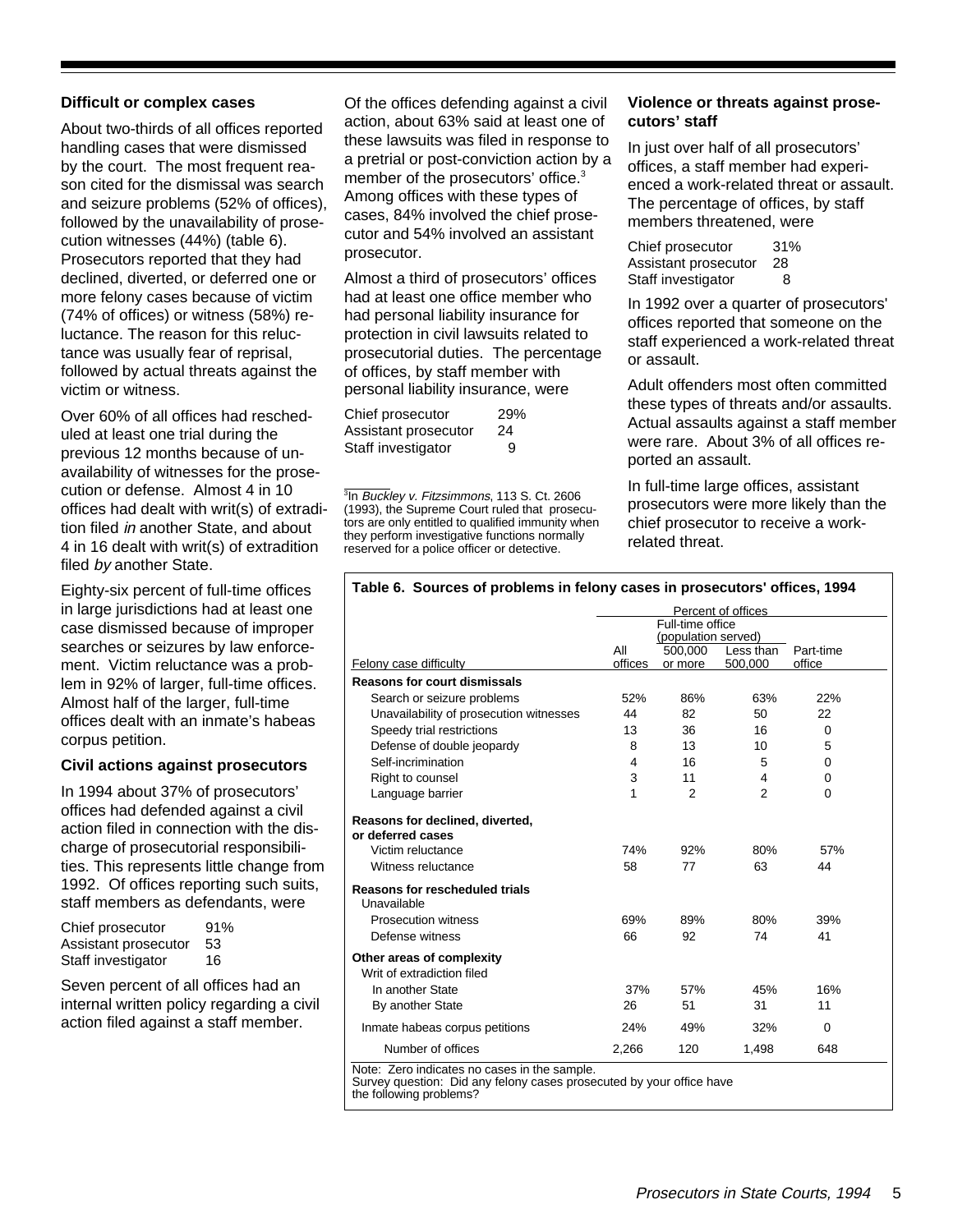#### **Table 7. Security measures used for protection of prosecutors' offices, 1994**

|                                                                                                                   | Percent of offices                      |         |           |           |  |  |
|-------------------------------------------------------------------------------------------------------------------|-----------------------------------------|---------|-----------|-----------|--|--|
|                                                                                                                   | Full-time office<br>(population served) |         |           |           |  |  |
|                                                                                                                   | Αll                                     | 500,000 | Less than | Part-time |  |  |
| Type of security measure                                                                                          | offices                                 | or more | 500.000   | office    |  |  |
| Electronic security systems                                                                                       | 12%                                     | 42%     | 14%       | 1%        |  |  |
| Building guards                                                                                                   | 10                                      | 59      | 11        | 0         |  |  |
| Metal detectors                                                                                                   | 10                                      | 42      | 11        | 0         |  |  |
| Police protection                                                                                                 | 8                                       | 35      | 5         | 10        |  |  |
| Electronic surveillance                                                                                           | 3                                       | 18      |           | 0         |  |  |
| Number of offices                                                                                                 | 2,250                                   | 118     | 1.449     | 683       |  |  |
| Note: Zero indicates no cases in the sample.<br>Survey question: Were any of the following security measures used |                                         |         |           |           |  |  |

for protection of the prosecutor's office?

# **Security measures for prosecutorial staff**

About a quarter of all prosecutors' offices had safety measures in place to protect members of the staff. The most common measures used were electronic security systems (12%), building guards (10%), and the installation of metal detectors (10%) (table 7). Full-time large offices (72%) were more likely than full-time small offices (27%) or part-time offices (11%) to have security measures in place.

In 1994, 22% of all offices reported that the chief prosecutor carried a firearm in response to a work-related threat or assault; 17% reported an assistant prosecutor to be armed for that reason; and 9%, a staff investigator.

The percentages of offices with a chief prosecutor carrying a firearm in response to a work-related threat or assault were

| Full-time large | 9%  |
|-----------------|-----|
| Full-time small | -27 |
| Part-time       | 15  |

About 1 in 5 assistant prosecutors in full-time offices in both large (20%) and small (19%) jurisdictions were authorized to carry a firearm in response to work-related threats or assaults.

Overall, about 4% of all offices reported that a staff member was provided personal police protection as a result of a work-related threat or assault. As a result of work-related threats or assaults, personal police protection was provided to an assistant prosecutor in 15% of the large fulltime offices, to the chief prosecutor in 6%, and to a staff investigator in 1%.

In about a quarter of all offices, the chief prosecutor or assistant prosecutors carried a firearm for personal security - not necessarily a result of work-related threats or assaults. Forty-four percent of assistant prosecutors in full-time large offices carried a firearm for personal security, 30% in full-time small offices, and 7% in part-time offices. Two-thirds of staff investigators in full-time large offices carried a firearm for personal security.

# **Criminal history records**

Accurate and current criminal history records are critical for making decisions throughout the criminal justice system. Ninety-six percent of all offices reported using criminal history data during the course of prosecuting felony cases. Of these offices, all reported using adult criminal history information, and 85% reported using juvenile delinquency records.

## Adult criminal history information

The kinds of adult criminal history information used by prosecutors' offices were primarily disposition (91%) and

arrest records (90%), followed by probation reports (81%). Most of the use occurred at sentencing (98%) and pretrial negotiation (96%).

| Stage of use of adult<br>criminal history records                                                                                                                | Percent of prosecutors'<br>offices that used adult<br>criminal history records |
|------------------------------------------------------------------------------------------------------------------------------------------------------------------|--------------------------------------------------------------------------------|
| Sentencing<br>Pretrial negotiation<br>At bail hearing<br>During trial<br>When filing charges<br>At preliminary hearing<br>Transfer juvenile<br>to criminal court | 98%<br>96<br>85<br>79<br>70<br>46<br>36                                        |

Prosecutors' offices obtained adult criminal history information from a variety of sources:

| 94% from the State criminal |
|-----------------------------|
| history system              |

- 89% from the FBI's National Crime Information Center (NCIC)
- 82% from the local police
- 78% from their own agency
- 68% from the courts

Incomplete information (85%) was the problem in adult criminal records mentioned most often by prosecutors' offices (table 8). Fifty-seven percent of the prosecutors' offices cited lack of accuracy as a problem; 41%, lack of timeliness; and 22%, privacy restrictions.

About a quarter of the offices reported improvements in completeness (27%), accuracy (26%), and timeliness (26%) of criminal history data.

#### **Table 8. Problems and improvements in adult and juvenile criminal history data used by prosecutors' offices, 1994**

|                                                                                                                                                                         | Percent of all |          |  |  |
|-------------------------------------------------------------------------------------------------------------------------------------------------------------------------|----------------|----------|--|--|
|                                                                                                                                                                         | prosecutors'   |          |  |  |
|                                                                                                                                                                         | offices        |          |  |  |
|                                                                                                                                                                         | Adult          | Juvenile |  |  |
| <b>Problems</b>                                                                                                                                                         |                |          |  |  |
| Completeness                                                                                                                                                            | 85%            | 49%      |  |  |
| Accuracy                                                                                                                                                                | 57             | 34       |  |  |
| <b>Timeliness</b>                                                                                                                                                       | 41             | 28       |  |  |
| Privacy restrictions                                                                                                                                                    | 22             | 46       |  |  |
|                                                                                                                                                                         |                |          |  |  |
| <b>Recent improvements</b>                                                                                                                                              |                |          |  |  |
| Completeness                                                                                                                                                            | 27%            | 10%      |  |  |
| Accuracy                                                                                                                                                                | 26             | 9        |  |  |
| <b>Timeliness</b>                                                                                                                                                       | 26             | 6        |  |  |
| Privacy restrictions                                                                                                                                                    | 3              | 8        |  |  |
| Availability                                                                                                                                                            | 14             | 10       |  |  |
| Number of offices                                                                                                                                                       | 2,160          | 1,836    |  |  |
| Survey question: Indicate problems with any<br>of the above sources or kinds of information<br>as well as areas where the practical value<br>has undergone improvement. |                |          |  |  |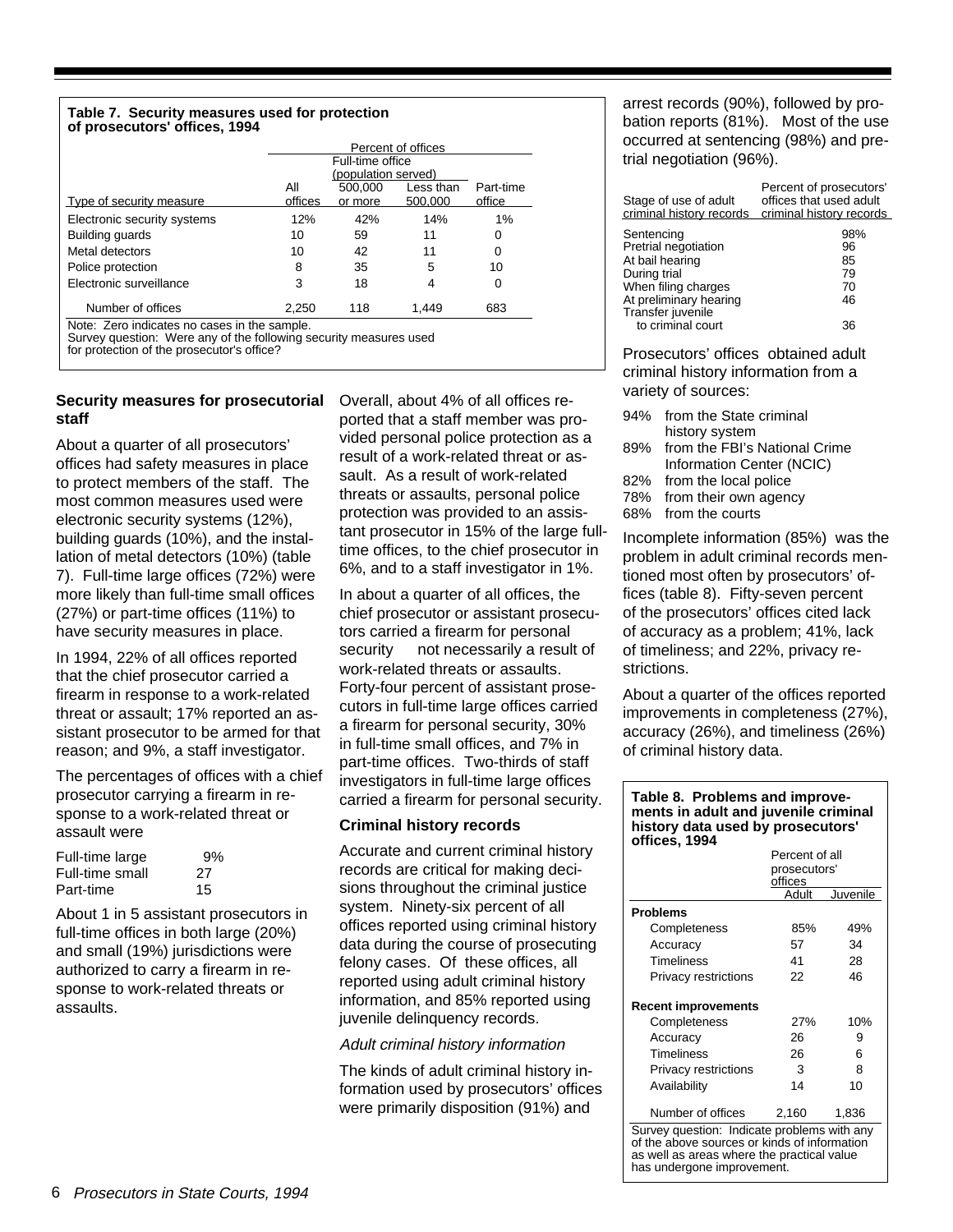# Juvenile delinquency records

Offices using juvenile delinquency history information in adult felony prosecutions primarily utilized disposition records (90%), followed by arrest records (76%), and probation reports (69%). Eighty percent or more of these prosecutors' offices reported using juvenile delinquency records during sentencing, pretrial negotiation, and when transferring a juvenile to criminal court.

| Stage of use of juvenile<br>delinquency records | Percent of prose-<br>cutors' offices that<br>used juvenile delin-<br>quency records |
|-------------------------------------------------|-------------------------------------------------------------------------------------|
| Sentencing                                      | 86%                                                                                 |
| Pretrial negotiation                            | 82                                                                                  |
| Transfer juvenile<br>to criminal court          | 80                                                                                  |
| When filing charges                             | 55                                                                                  |
| During trial                                    | 53                                                                                  |
| At bail hearing                                 | 46                                                                                  |
| At preliminary hearing                          | 27                                                                                  |

Prosecutors' offices reported the following sources of juvenile delinquency records:

- 72% their own agency
- 69% local police
- 68% the courts
- 57% State criminal history system 42% the FBI's National Crime Information Center (NCIC).

# **Improvements in criminal history records**

The National Criminal History Improvement Program (NCHIP), administered by BJS, began in 1995. A total of \$125 million was appropriated in FY95 and FY96 under the Brady Handgun Violence Prevention Act. Awards totaling \$112 million were made to every State and the District of Columbia for improvement of their criminal history record systems and \$6 million was transferred to the FBI to support its work on building the Federal segment of the national instant background check.

BJS also sponsors a 50-State survey of the status of criminal history record systems. The most current findings are available in the BJS report Survey of Criminal History Information Systems, 1993 (NCJ-148951).

Incomplete information (49%) and privacy restrictions (46%) were reported most often as problems with juvenile delinquency history data (table 8).

Recent improvements cited were more complete information (10%) and increased availability (10%).

# **Prosecutors' offices with a part-time chief prosecutor, 1994**

In about 30% of the Nation's prosecutors' offices the chief prosecutor occupied a part-time position. These offices serve about 14.7 million people, representing almost 6% of the total U.S. population. The median population that each office served was about 16,000.

In 1994 offices with a part-time prosecutor employed a total of 3,464 persons, accounting for 5% of all prosecutors' employees. The median staff size was four.

 When compared to offices with fulltime chief prosecutors, part-time offices typically had

- smaller budgets.
- prosecuted fewer special types of felony offenses.
- fewer cases dismissed by State courts because of difficulties.
- fewer trials rescheduled because of unavailability of prosecution witnesses.
- used videotaped evidence in felony trials less often.
- fewer threats and/or assaults against staff members.

 The median budget for offices with a part-time chief prosecutor was \$75,000 in 1993 and 1994. The reported budgetary amounts ranged from \$8,150 to \$603,000 in 1994.

- Half of the part-time offices closed 586 criminal cases in 1994. In at least half of the offices, 88% of the cases closed resulted in a conviction. The median number of felony cases closed was 20.
- 15% of part-time offices prosecuted elder abuse cases, 11% bank/thrift fraud, 6% parental abduction of children, and 4% health care fraud.
- About a fifth of the part-time prosecutors' offices had a case dismissed by the court due to search and seizure problems or unavailability of prosecution witnesses.
- 39% of part-time offices had a felony trial rescheduled owing to unavailability of a prosecution witness, compared to 80% of full-time offices.
- Part-time offices (38%) were less likely than full-time offices (74%) to use videotaped evidence in felony trials.
- 28% of part-time prosecutors' offices had a staff member who received a work-related threat. About 15% of the offices reported that the chief prosecutor was authorized to carry a firearm in response to a work-related threat or assault.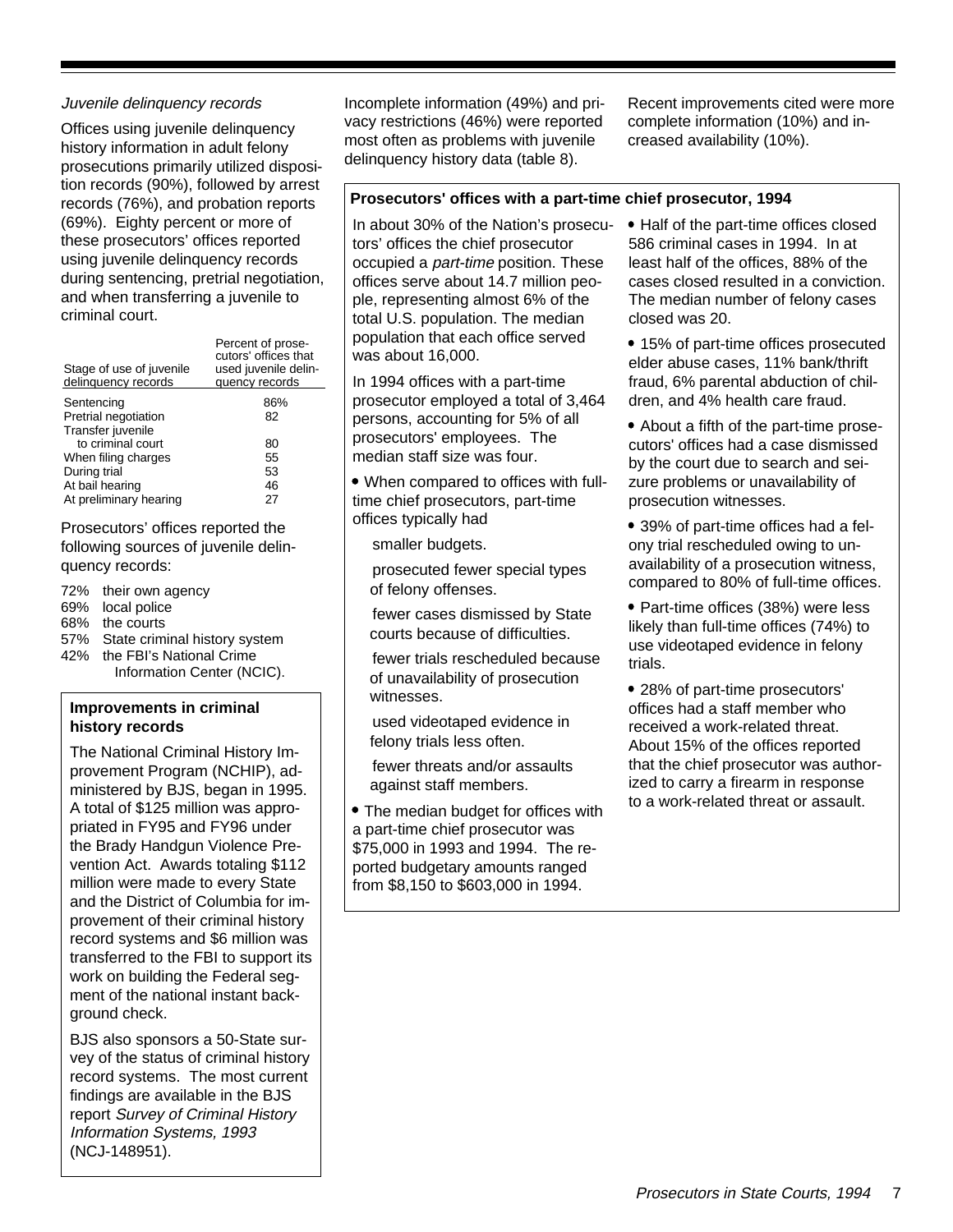## **Juvenile matters**

Ninety-four percent of all prosecutors' offices handled juvenile cases in 1994. Types of juvenile cases handled by all offices included delinquency cases (86%), requests to transfer juveniles to criminal court (84%), abuse and neglect (70%), noncriminal behavior (64%), and dependency review cases involving minors in the protective custody of the court (45%) (table 9).

Among offices handling juvenile cases, about 19% had a specialized unit that dealt with juvenile cases transferred to criminal court. These specialized units were most often found in large, fulltime offices (61%).

In 1994, among offices handling juvenile cases, 63% reported handling cases that were transferred to criminal court. Ninety-six percent of large, fulltime offices reported handling transfers to criminal court, compared to 67% of small, full-time offices and 48% of part-time offices.

An accused juvenile offender can reach criminal court for trial as an adult through several mechanisms. In all States except New Mexico, Nebraska, and New York, juvenile court judges may waive jurisdiction over the case and transfer it to criminal court in response to a request by the prosecutor or in some States at the request of juveniles or their parents. Concurrent jurisdiction statutes in some States give prosecutors the authority to file certain juvenile cases in either juvenile or criminal court. The third mechanism in many States is to statutorily exclude certain serious offenses from juvenile court jurisdiction.4

Overall, 16% of the offices that handled juvenile cases reported having written guidelines about the transfer of juveniles to criminal court. Fortyone percent of full-time offices in large jurisdictions indicated having written guidelines, 16% of full-time offices in smaller jurisdictions, and 13% of part-time offices.

4 Information about the three mechanisms was derived from Howard N. Snyder and Melissa Sickmund, Juvenile Offenders and Victims: A National Report, Washington, D.C.: Office of Juvenile Justice and Delinquency Prevention, 1995 and the National Center for Juvenile Justice.

In 1994 about 37% of the offices that handled juvenile cases transferred to criminal court reported transferring at least one aggravated assault case, 35%, at least one burglary case, 34%, at least one robbery case and 32%, at least one murder case (table 10).

The types of cases transferred varied by type of office. In full-time offices in large jurisdictions, 80% of the offices reported that at least one murder case was transferred to criminal court; 72%, at least one robbery case; and 58%, at least one aggravated assault case. Sixty percent of the part-time offices handling juvenile cases transferred to criminal court reported that at least one burglary case was transferred, and 36%, at least one auto theft case.

Among the offices handling juvenile cases, 46% indicated that adult sanctions were the only sentencing option for juveniles convicted in criminal court in their jurisdiction. Thirty-three percent reported that the felony court could impose a blend of adult and juvenile sanctions.

# **Indigent defense for criminal defendants**

Public defenders were the primary means most often used to provide an attorney for indigent felony defendants in the prosecutor's district. To provide counsel, 68% of the offices said their districts primarily used a public defender, 20% assigned private counsel, and 12% contracted with law firms or local bar associations. Among the

|                                |                                         |                    | Percent of offices   |                     |
|--------------------------------|-----------------------------------------|--------------------|----------------------|---------------------|
|                                | Full-time office<br>(population served) |                    |                      |                     |
| Type of juvenile case          | Αll<br>offices                          | 500.000<br>or more | Less than<br>500.000 | Part-time<br>office |
| Delinguency                    | 86%                                     | 83%                | 83%                  | 94%                 |
| Requests to transfer juveniles |                                         |                    |                      |                     |
| to criminal court              | 84                                      | 93                 | 87                   | 78                  |
| Abuse and neglect              | 70                                      | 55                 | 66                   | 83                  |
| Noncriminal misdemeanors*      | 64                                      | 36                 | 62                   | 73                  |
| Dependency review              | 45                                      | 26                 | 44                   | 53                  |
| Number of offices              | 2,292                                   | 119                | 1.490                | 683                 |

#### **Table 10. Prosecutors' offices that handled juvenile cases transferred to criminal court, by type of case, 1994**

|                                                                                                                                                               | Percent of offices that transferred juvenile cases<br>Full-time office |                                           |                      |                     |
|---------------------------------------------------------------------------------------------------------------------------------------------------------------|------------------------------------------------------------------------|-------------------------------------------|----------------------|---------------------|
| At least one case of:                                                                                                                                         | ΑIΙ<br>offices                                                         | (population served)<br>500.000<br>or more | Less than<br>500,000 | Part-time<br>office |
| Murder <sup>a</sup>                                                                                                                                           | 32%                                                                    | 80%                                       | 32%                  | 15%                 |
| Forcible rape                                                                                                                                                 | 29                                                                     | 53                                        | 28                   | 24                  |
| Aggravated assault <sup>b</sup>                                                                                                                               | 37                                                                     | 58                                        | 45                   | 6                   |
| Robbery <sup>c</sup>                                                                                                                                          | 34                                                                     | 72                                        | 36                   | 15                  |
| <b>Burglary</b>                                                                                                                                               | 35                                                                     | 34                                        | 27                   | 60                  |
| Larceny                                                                                                                                                       | 9                                                                      | 13                                        | 12                   | 0                   |
| Auto theft <sup>d</sup>                                                                                                                                       | 19                                                                     | 21                                        | 14                   | 36                  |
| Arson                                                                                                                                                         | 5                                                                      | 10                                        | 6                    | 0                   |
| Drug offense                                                                                                                                                  | 19                                                                     | 30                                        | 23                   | 0                   |
| Weapon offense                                                                                                                                                | 25                                                                     | 23                                        | 25                   | 24                  |
| Number of offices                                                                                                                                             | 1,305                                                                  | 108                                       | 908                  | 289                 |
| Note: Excludes 778 offices that did not have any juvenile cases transferred<br>to criminal court in 1994, 145 offices that did not handle juvenile cases, and |                                                                        |                                           |                      |                     |

115 that did not answer the question. Zero indicates no cases in the sample.

a Includes nonnegligent manslaughter.

b Includes assault with intent to murder.

<sup>c</sup>Includes armed robbery and robbery with a deadly weapon.

<sup>d</sup>Includes carjacking.<br>Survey question: What type(s) of cases were transferred to criminal court?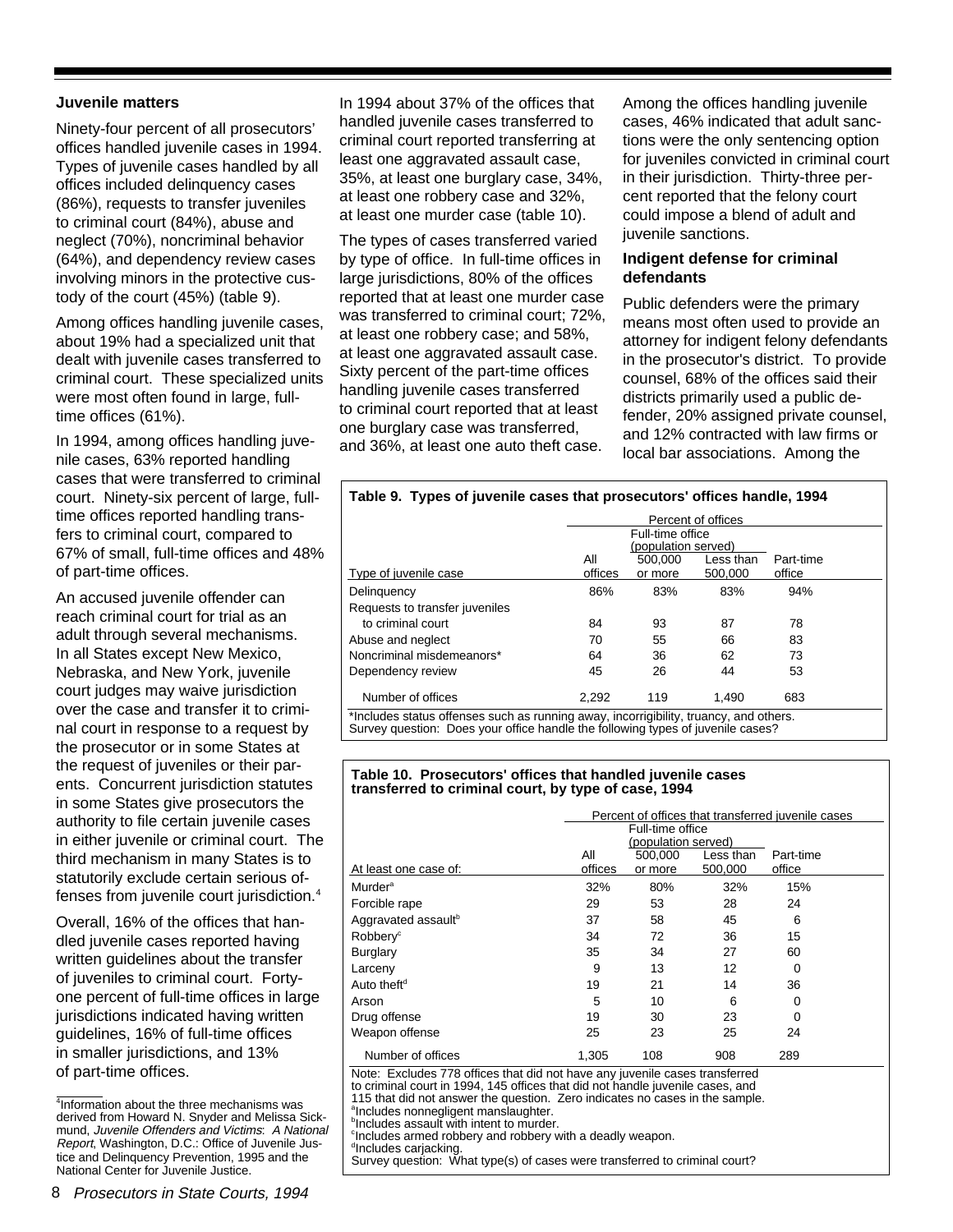larger jurisdictions, 81% primarily used public defenders for indigent defense services.

# **Assistance to victims and witnesses**

Most jurisdictions required prosecutors' offices (86%) to provide services to victims. In 1994, 82% of all offices were required to notify victims of the disposition of felony cases concerning them, 60% were required to provide victim restitution assistance, and 58% were required to assist with victim compensation procedures (table 11).

Three-quarters of all prosecutors' offices provided some level of security or assistance for victims or witnesses or felony case victims or witnesses who were threatened or assaulted. The most common action taken to enhance the security for threatened victims or witnesses was to seek higher bail against the accused (table 12).

Larger full-time offices were more likely than smaller full-time offices and part-time offices to provide temporary relocation, safe transport to and from court, and inmates with protective custody.

Eighty-six percent of all offices normally provided victims with information about available protections from intimidation. However, about a third of the offices did so only upon request of the victim.

| Provide information        | 86% |
|----------------------------|-----|
| Upon victim request only   | 37  |
| Not dependant on victim    |     |
| request                    | 49  |
| Do not provide information | 14% |

# **Computer use**

About 83% of all offices used computer systems for office management, individual criminal matters, or casemanagement use by attorneys. These offices used computers for a variety of purposes:

Office management Caseload statistics (60%) Budgeting (46%) Expenditures (38%) Employment records (17%) Information on individual criminal matters

 Adult criminal history records (48%) Processing/outcome evidence about cases (41%) Arrest of individuals (36%) Juvenile delinquency history records (25%)

Case management by attorneys Form or letter preparation (82%) Pre-written motions (71%) Jury instructions (65%) Court dates (55%) Subpoenas (55%) Discovery requests (51%) Witnesses (50%) Physical evidence (16%)

#### **Table 11. Victim services that jurisdictions require prosecutors' offices to provide, 1994**

|                                    | Percent of offices  |         |           |                     |
|------------------------------------|---------------------|---------|-----------|---------------------|
|                                    | Full-time office    |         |           |                     |
|                                    | (population served) |         |           |                     |
|                                    | All<br>offices      | 500.000 | Less than | Part-time<br>office |
| Type of service                    |                     | or more | 500,000   |                     |
| <b>Notification/alert</b>          |                     |         |           |                     |
| Notify victim                      | 82%                 | 87%     | 85%       | 73%                 |
| Notify witness                     | 55                  | 67      | 59        | 42                  |
| Orientation/education              |                     |         |           |                     |
| Victim restitution assistance      | 60%                 | 62%     | 62%       | 55%                 |
| Victim compensation procedures     | 58                  | 73      | 65        | 41                  |
| Victim impact statement assistance | 55                  | 78      | 60        | 40                  |
| Orientation to court procedures    | 41                  | 57      | 48        | 24                  |
| Public education                   | 15                  | 20      | 17        | 9                   |
| <b>Escort</b>                      |                     |         |           |                     |
| Escort victim                      | 23%                 | 39%     | 28%       | 9%                  |
| <b>Escort witness</b>              | 17                  | 31      | 19        | 9                   |
| <b>Counseling/assistance</b>       |                     |         |           |                     |
| Property return                    | 38%                 | 46%     | 39%       | 35%                 |
| Referral                           | 32                  | 46      | 37        | 18                  |
| Personal advocacy                  | 17                  | 26      | 22        | 5                   |
| Counseling                         | 10                  | 21      | 12        | 5                   |
| Crisis intervention                | 10                  | 19      | 14        | 0                   |
| Number of offices                  | 2,282               | 119     | 1,480     | 683                 |

Note: Zero indicates no cases in the sample. Survey question: Does your jurisdiction require

your office to provide any of the following services to victims?

#### **Table 12. Security or assistance for victims and witnesses provided by prosecutors' offices, 1994**

|                                                                                                                       |         | Percent of offices                      |           |           |  |
|-----------------------------------------------------------------------------------------------------------------------|---------|-----------------------------------------|-----------|-----------|--|
|                                                                                                                       |         | Full-time office<br>(population served) |           |           |  |
|                                                                                                                       |         |                                         |           |           |  |
|                                                                                                                       | All     | 500,000                                 | Less than | Part-time |  |
| Type of security/assistance provided                                                                                  | offices | or more                                 | 500.000   | office    |  |
| Seek higher bail against accused                                                                                      | 95%     | 94%                                     | 94%       | 100%      |  |
| Provide separate courtroom area                                                                                       | 70      | 71                                      | 73        | 62        |  |
| Seek increased penalty for                                                                                            |         |                                         |           |           |  |
| obstruction-of-justice offenses                                                                                       | 61      | 69                                      | 64        | 51        |  |
| Police protection                                                                                                     | 54      | 66                                      | 51        | 58        |  |
| Safe transport to and from court                                                                                      | 49      | 81                                      | 54        | 28        |  |
| Provide inmates with protective custody                                                                               | 30      | 64                                      | 33        | 13        |  |
| Temporary relocation                                                                                                  | 14      | 52                                      | 13        | 9         |  |
| Number of offices                                                                                                     | 1.672   | 105                                     | 1.104     | 464       |  |
| Note: Excludes 566 offices that did not provide assistance and/or security, 4 offices                                 |         |                                         |           |           |  |
| that did not specify the kinds of security of assistance they provided, and 100 offices                               |         |                                         |           |           |  |
| that did not respond to the question.<br>Survey question: Does your office provide security or assistance for victims |         |                                         |           |           |  |

Survey question: Does your office provide security or assistance for victims or witnesses in felony cases who are threatened or assaulted?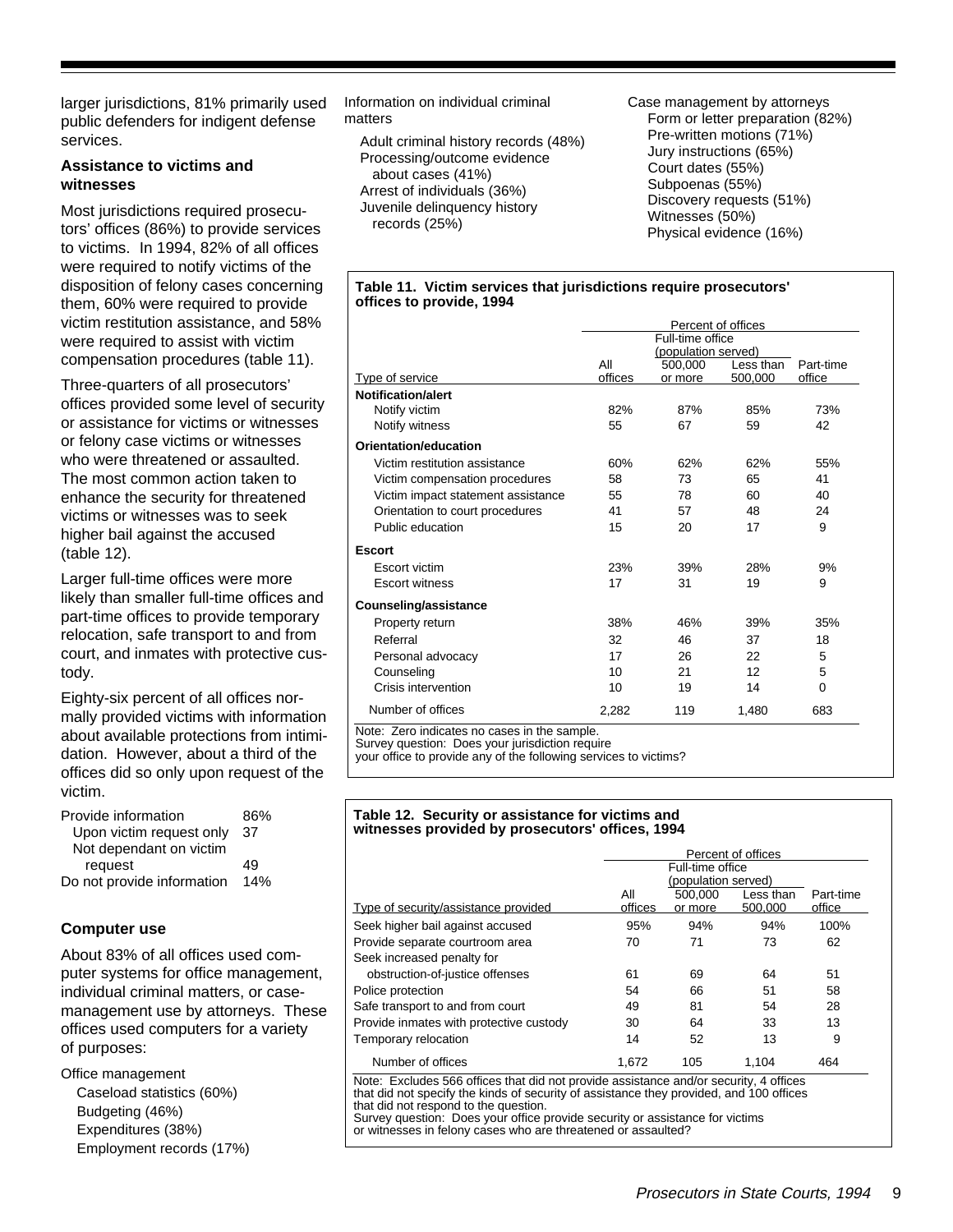All of the full-time offices in large jurisdictions, 90% of the full-time offices in small jurisdictions, and 63% of the part-time offices used some type of computerized system.

About a third of computerized offices were part of an integrated computer system with other criminal justice agencies. Seventy-five percent of the full-time offices in large jurisdictions were part of an integrated computer system, compared to 33% of full-time offices in small jurisdictions and 16% of part-time offices.

For offices that were part of an integrated computerized system, 73% reported involvement with law enforcement, 58% with the courts, 16% with corrections, 10% with a public defender office, and 7% with a pretrial services agency.

## **Community leadership**

Forty-six percent of all prosecutors' offices indicated that at least one prosecutor has been a member of a multi-jurisdictional task force. Of offices on such a task force, 76% indicated drug enforcement to be the goal. In 1992, 30% of prosecutors' offices reported involvement with a multijurisdictional task force. Almost 80% of these offices also were involved with a drug task force.

Over 80% of full-time offices in large jurisdictions had at least one prosecutor who served as a member of a multi-jurisdictional task force. The percentages of full-time large offices with at least one prosecutor serving on a multi-jurisdictional task force were

| Drug             | 91% |
|------------------|-----|
| Gang             | 54  |
| Crime prevention | 41  |
| Organized crime  | 28  |

Over a quarter of all offices had established a juvenile diversion program. School-based crime prevention programs were provided by of 12% of all offices. Forty-one percent of full-time offices in large jurisdictions had established a school-based crime prevention program, 32% a community coalition, and 31% a juvenile diversion program. Forty percent of all part-time offices had a juvenile diversion program.

About 45% of all offices were involved with community-based drug abuse programs. Of these offices, almost all (96%) were involved with a community-based drug education program, 70% a drug prevention program, and 39% a drug treatment program. The percentages of offices involved with community-based drug abuse programs, by type of office, were —

| Full-time large | 61% |
|-----------------|-----|
| Full-time small | 46  |
| Part-time       | 42  |

Of offices involved with communitybased drug abuse programs, 45% also were involved with the funding of the program through asset forfeiture, operating budget, or soliciting funds from nongovernmental sources.

#### **Methodology**

The chief prosecutors surveyed are a nationally representative sample of those who prosecute felony cases in State courts. Questionnaires were mailed to 308 chief prosecutors from among the approximately 2,350 who try felony cases in State courts.

## Sampling frame

A list of all prosecutorial districts that handle felony cases was compiled from the approximately 3,100 counties and independent cities in the United States (total 2,343). Except for Connecticut, prosecutorial districts can be comprised of one or more counties and independent cities. To compile the list, analysts reviewed statutes for the 50 States and the District of Columbia to see how each State selects prosecutors and how prosecutors are organized (by county, judicial district, or geographical district).

The universe database listed the 2,343 prosecutorial districts, 1992 population figures, and 1992 UCR Part I adult arrest data by county. From this file the Bureau of the Census drew a stratified systematic sample.

#### **Sample**

The 2,343 prosecutorial districts were grouped into 6 strata, depending on the number of Part I adult arrests in 1992. Within each stratum, districts were systematically selected for the sample. A sample of 308 districts was chosen for an expected coefficient of variation of about 2 percent for variables correlated with population and arrests.

| Stratum definition/<br>number of arrests | Number<br>of actual<br>units | Number of<br>sampled<br>units |
|------------------------------------------|------------------------------|-------------------------------|
|                                          |                              |                               |
| $1 = 4,800$ or more                      | 94                           | 94                            |
| $2 = 2,700$ to 4,799                     | 71                           | 41                            |
| $3 = 1,100$ to 2,699                     | 186                          | 50                            |
| $4 = 450$ to 1,099                       | 329                          | 46                            |
| $5 = 150$ to 449                         | 511                          | 36                            |
| $6 =$ less than 150                      | 1,152                        | 41                            |
|                                          | 2.343                        | 308                           |

Statistics computed using sample survey responses have an "analysis weight" for conversion of sample results to statistics applicable to the  $entire population — for the National$ Survey of Prosecutors (NSP), the entire population of felony prosecutors in State courts.

The analysis weight that was applied to the data provided by the sampled office was based on the inverse of the probability of selection for NSP. Each of the 94 offices in stratum 1 was selected with certainty resulting in a weight of 1.

Some statistical adjustment had to be made for the 33 out of the 308 chief prosecutors who did not respond to the 1994 survey. The adjustment method used was to recompute the analysis weight based on response rates.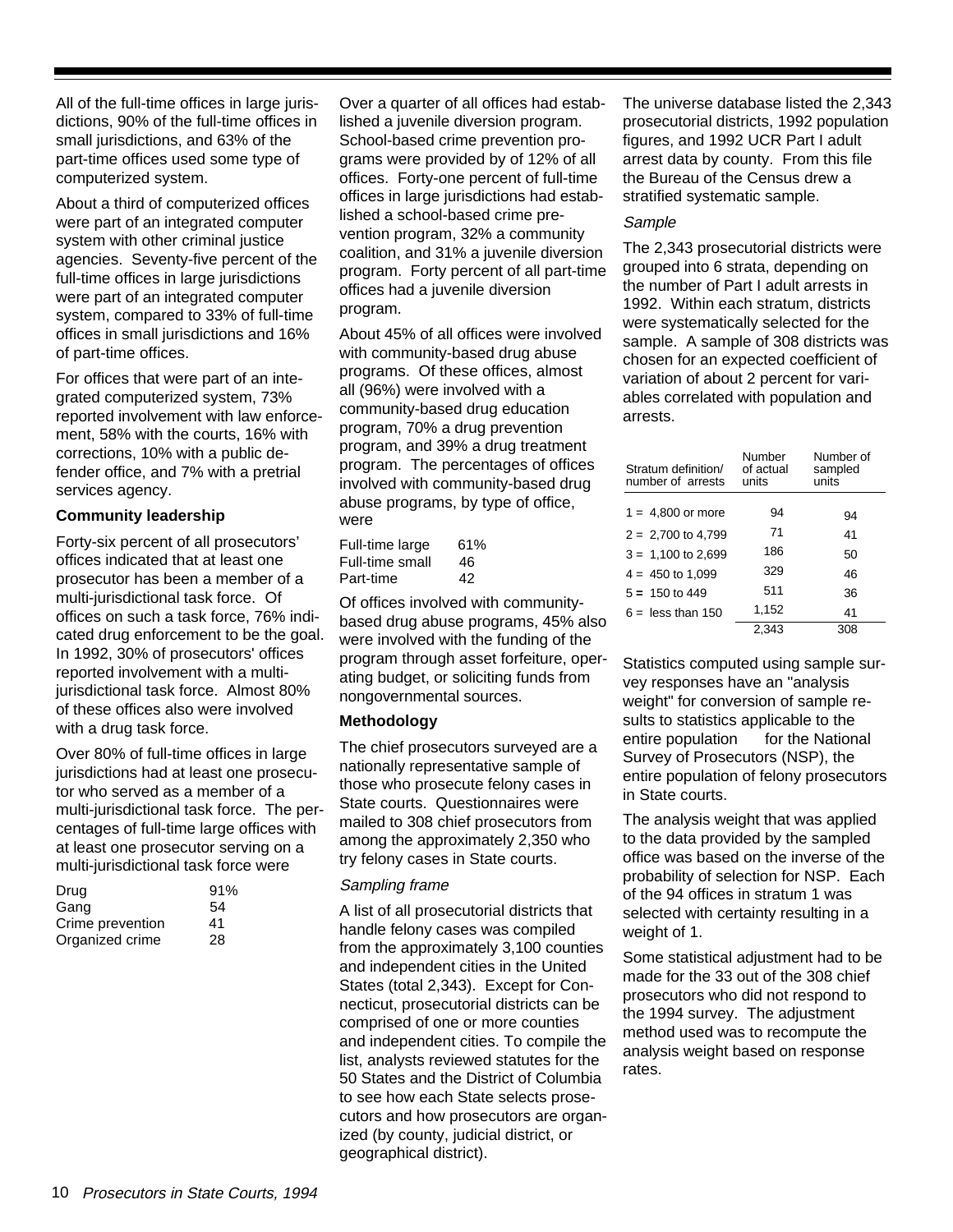# Sampling error

Since the data in this report came from a sample, a sampling error (standard error) is associated with each reported number. In general, if the difference between two numbers is greater than twice the standard error for that difference, there is 95 percent confidence of a real difference that is not simply the result of using a sample rather than the entire population. All the differences discussed in the text of this report were statistically significant at or above the 95 percent confidence level.

# **Data collection**

The survey was conducted through a mailed questionnaire, consisting of 36 questions that encompassed 429 items of information. BJS mailed questionnaires in June 1995. Followup continued until December 1995. Of the 308 prosecutors' offices in the survey, 269 completed the questionnaire. For 6 offices that did not return the survey, selected information on total staff and total budget for 1994 was obtained by telephone. In the 1992 survey 262 offices completed the questionnaire.

Overall, the survey response rate was nearly 90%. However, several kinds of requested information were difficult for prosecutors' offices to provide. These primarily included caseload data, budget information, and data related to number of juvenile transfers. Thirty-eight percent of the surveyed office did not provide any data on their caseload, and 19% did not provide their 1994 total budget for prosecutorial functions. Of the 202 offices that handled juvenile cases transferred to criminal court, 25% were unable to provide the number of cases handled.

The Bureau of Justice Statistics is the statistical agency of the U.S. Department of Justice. Jan M. Chaiken, Ph.D., is director.

BJS Bulletins are a publication series that presents the first release of findings from permanent data collection programs.

Carol J. DeFrances, Steven K. Smith, and Louise van der Does of BJS wrote this report. Carma Hogue of the Bureau of the Census designed the sample. Tina Dorsey and Dale Murphy assisted in data collection and entry. John Scalia provided statistical review and editorial assistance. Laura Federline, Office for Victims of Crime; Don Rebovich, American Prosecutors Research Institute; and Melissa Sickmund, National Center for Juvenile Justice, gave comments. Tom Hester, Tina Dorsey, Yvonne Boston, Jayne Robinson, and Rhonda Keith edited the report. Marilyn Marbrook administered production.

October 1996, NCJ-151656

Data from the National Survey of Prosecutors 1994 (ICPSR 6785) may be obtained from the National Archive of Criminal Justice Data at the University of Michigan, 1-800-999-0960. The report, data, and supporting documentation are also available on the Internet:

http://www.ojp.usdoj.gov/bjs/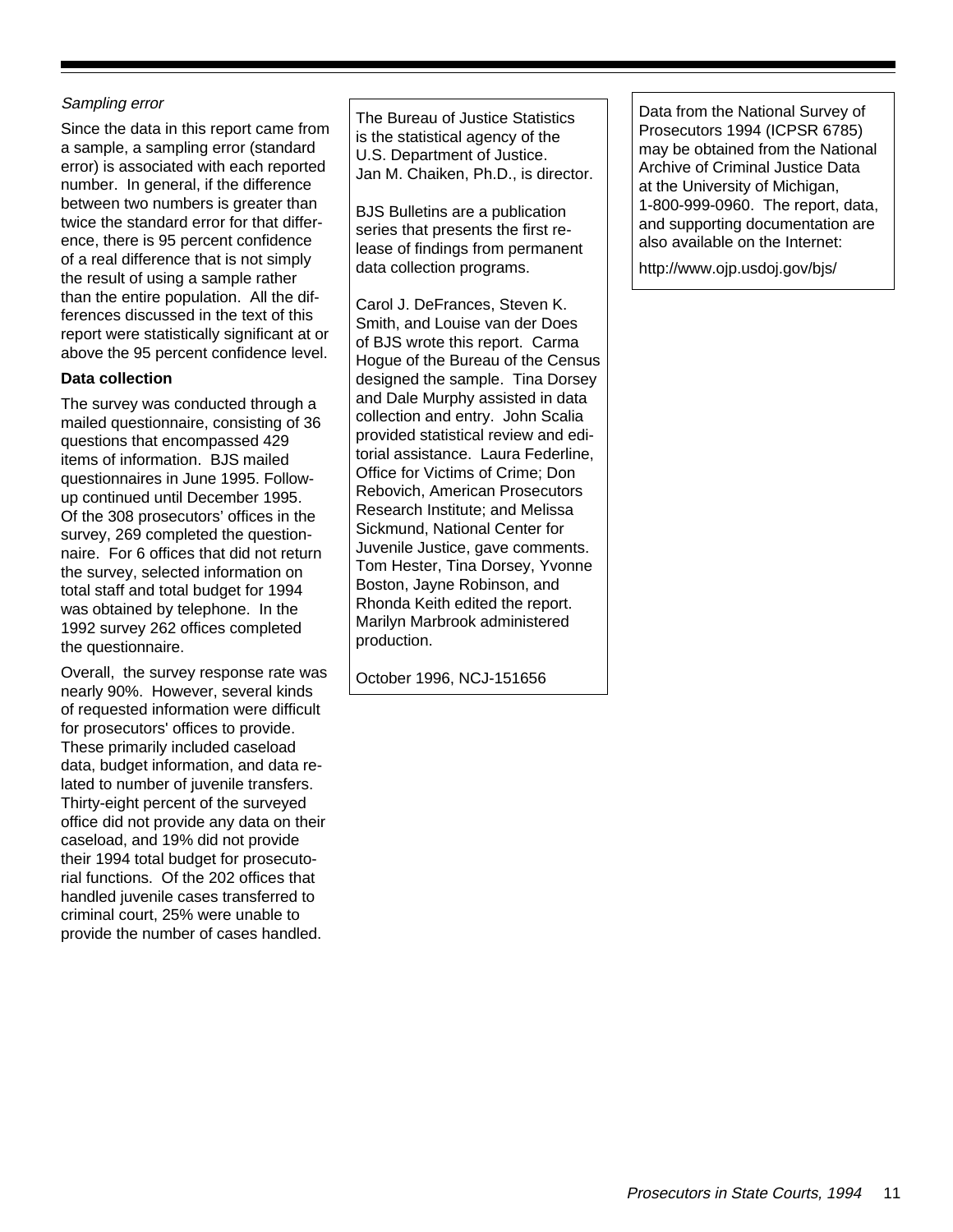| Appendix 1. Chief prosecutors who handle felony cases in State Courts, 1994 |                                |                                                                                    |                                                                                                                  |  |  |
|-----------------------------------------------------------------------------|--------------------------------|------------------------------------------------------------------------------------|------------------------------------------------------------------------------------------------------------------|--|--|
| State                                                                       | Number of chief<br>prosecutors | Title                                                                              | Areas of jurisdiction                                                                                            |  |  |
| Alabama                                                                     |                                |                                                                                    | Judicial circuits                                                                                                |  |  |
|                                                                             | 40                             | District Attorney*                                                                 |                                                                                                                  |  |  |
| Alaska                                                                      | 13                             | <b>District Attorney</b>                                                           | <b>Regional districts</b>                                                                                        |  |  |
| Arizona                                                                     | 15                             | <b>County Attorney</b>                                                             | Counties                                                                                                         |  |  |
| Arkansas                                                                    | 24                             | <b>Prosecuting Attorney</b>                                                        | Judicial circuits                                                                                                |  |  |
| California                                                                  | 58                             | <b>District Attorney</b>                                                           | Counties, city/county government of San Francisco                                                                |  |  |
| Colorado                                                                    | 22                             | District Attorney                                                                  | Judicial circuits                                                                                                |  |  |
| Connecticut                                                                 | 12                             | <b>State's Attorney</b>                                                            | Judicial districts which are county- and city-based                                                              |  |  |
| Delaware<br>District of Columbia                                            | 1<br>1                         | <b>Attorney General</b><br>U.S. Attorney                                           | Attorney General has primary duties for the entire State<br>U.S. Attorney has jurisdiction over adult felony and |  |  |
|                                                                             |                                |                                                                                    | misdemeanor cases                                                                                                |  |  |
| Florida                                                                     | 20                             | State's Attorney                                                                   | Judicial circuits                                                                                                |  |  |
| Georgia                                                                     | 46                             | <b>District Attorney</b>                                                           | Judicial circuits                                                                                                |  |  |
| Hawaii                                                                      | 4                              | <b>Prosecuting Attorney</b>                                                        | Counties                                                                                                         |  |  |
| Idaho                                                                       | 44                             | <b>Prosecuting Attorney</b>                                                        | Counties                                                                                                         |  |  |
| Illinois                                                                    | 102                            | State's Attorney                                                                   | Counties                                                                                                         |  |  |
| Indiana                                                                     | 90                             | <b>Prosecuting Attorney</b>                                                        | Judicial circuits                                                                                                |  |  |
| lowa                                                                        | 99                             | <b>County Attorney</b>                                                             | Counties                                                                                                         |  |  |
| Kansas                                                                      | 105                            | <b>County Attorney</b>                                                             | Counties                                                                                                         |  |  |
|                                                                             |                                | Called District Attorney in 5 counties                                             |                                                                                                                  |  |  |
| Kentucky                                                                    | 56                             | Commonwealth's Attorney                                                            | Judicial circuits                                                                                                |  |  |
| Louisiana                                                                   | 41                             | <b>District Attorney</b>                                                           | Judicial districts, Orleans Parish                                                                               |  |  |
| Maine                                                                       | 8                              | <b>District Attorney</b>                                                           | Geographical districts                                                                                           |  |  |
| Maryland                                                                    | 24                             | State's Attorney                                                                   | Counties, Baltimore City                                                                                         |  |  |
| Massachusetts                                                               | 11                             | <b>District Attorney</b>                                                           | Geographical districts                                                                                           |  |  |
| Michigan                                                                    | 83                             | <b>Prosecuting Attorney</b>                                                        | Counties                                                                                                         |  |  |
| Minnesota                                                                   | 87                             | <b>County Attorney</b>                                                             | Counties                                                                                                         |  |  |
| Mississippi                                                                 | 22                             | <b>District Attorney</b>                                                           | Judicial districts                                                                                               |  |  |
| Missouri                                                                    | 115                            | <b>Prosecuting Attorney</b>                                                        | Counties                                                                                                         |  |  |
|                                                                             |                                |                                                                                    |                                                                                                                  |  |  |
| Montana                                                                     |                                | Called Circuit Attorney in city of St. Louis                                       | Counties, city of St. Louis<br>Counties                                                                          |  |  |
| Nebraska                                                                    | 56<br>93                       | <b>County Attorney</b>                                                             | Counties                                                                                                         |  |  |
|                                                                             |                                | <b>County Attorney</b>                                                             |                                                                                                                  |  |  |
| Nevada                                                                      | 17<br>10                       | <b>District Attorney</b>                                                           | Counties, Carson City<br>Counties                                                                                |  |  |
| New Hampshire                                                               |                                | <b>County Attorney</b>                                                             | Counties                                                                                                         |  |  |
| New Jersey                                                                  | 21                             | <b>County Prosecutor</b>                                                           |                                                                                                                  |  |  |
| New Mexico                                                                  | 14                             | <b>District Attorney</b>                                                           | Judicial districts                                                                                               |  |  |
| New York                                                                    | 62                             | <b>District Attorney</b>                                                           | Counties, 5 boroughs of New York City                                                                            |  |  |
| North Carolina                                                              | 38                             | <b>District Attorney</b>                                                           | <b>Prosecutorial districts</b>                                                                                   |  |  |
| North Dakota                                                                | 53                             | State's Attorney                                                                   | Counties                                                                                                         |  |  |
| Ohio                                                                        | 88                             | <b>Prosecuting Attorney</b>                                                        | Counties                                                                                                         |  |  |
| Oklahoma                                                                    | 27                             | <b>District Attorney</b>                                                           | Judicial district                                                                                                |  |  |
| Oregon                                                                      | 36                             | <b>District Attorney</b>                                                           | Counties                                                                                                         |  |  |
| Pennsylvania                                                                | 67                             | <b>District Attorney</b>                                                           | Counties, city/county government of Philadelphia                                                                 |  |  |
| Rhode Island                                                                | 1                              | <b>Attorney General</b>                                                            | Attorney General has primary duties for entire State                                                             |  |  |
| South Carolina                                                              | 16                             | Solicitor                                                                          | Judicial circuits                                                                                                |  |  |
| South Dakota                                                                | 66                             | State's Attorney                                                                   | Counties                                                                                                         |  |  |
| Tennessee                                                                   | 31                             | <b>District Attorney General</b>                                                   | Judicial districts                                                                                               |  |  |
| Texas                                                                       | 152                            | District Attorney, Criminal District Attorney,<br>and County and District Attorney | Counties, judicial districts                                                                                     |  |  |
| Utah                                                                        | 29                             | County Attorney**                                                                  | Counties                                                                                                         |  |  |
| Vermont                                                                     | 14                             | State's Attorney                                                                   | Counties                                                                                                         |  |  |
| Virginia                                                                    | 121                            | Commonwealth's Attorney                                                            | Counties, 26 independent cities                                                                                  |  |  |
| Washington                                                                  | 39                             | <b>Prosecuting Attorney</b>                                                        | Counties                                                                                                         |  |  |
| West Virginia                                                               | 55                             | <b>Prosecuting Attorney</b>                                                        | Counties                                                                                                         |  |  |
| Wisconsin                                                                   | 71                             | <b>District Attorney</b>                                                           | Counties (2 counties that share a district attorney)                                                             |  |  |
| Wyoming                                                                     | 23                             | <b>District Attorney</b>                                                           | Judicial districts                                                                                               |  |  |
|                                                                             |                                | County and Prosecuting Attorney                                                    | Counties where office of a district                                                                              |  |  |
|                                                                             |                                |                                                                                    | attorney has not been created                                                                                    |  |  |
| Total                                                                       | 2,343                          |                                                                                    |                                                                                                                  |  |  |
|                                                                             |                                |                                                                                    |                                                                                                                  |  |  |

\*One circuit in Alabama has an elected assistant prosecutor.

\*\*Salt Lake County, Utah, has both a district attorney, who handles felony cases, and a county attorney,<br>who handles civil and city ordinance violations.<br>Sources: *1994 National Directory of Prosecutors, The American Bench*